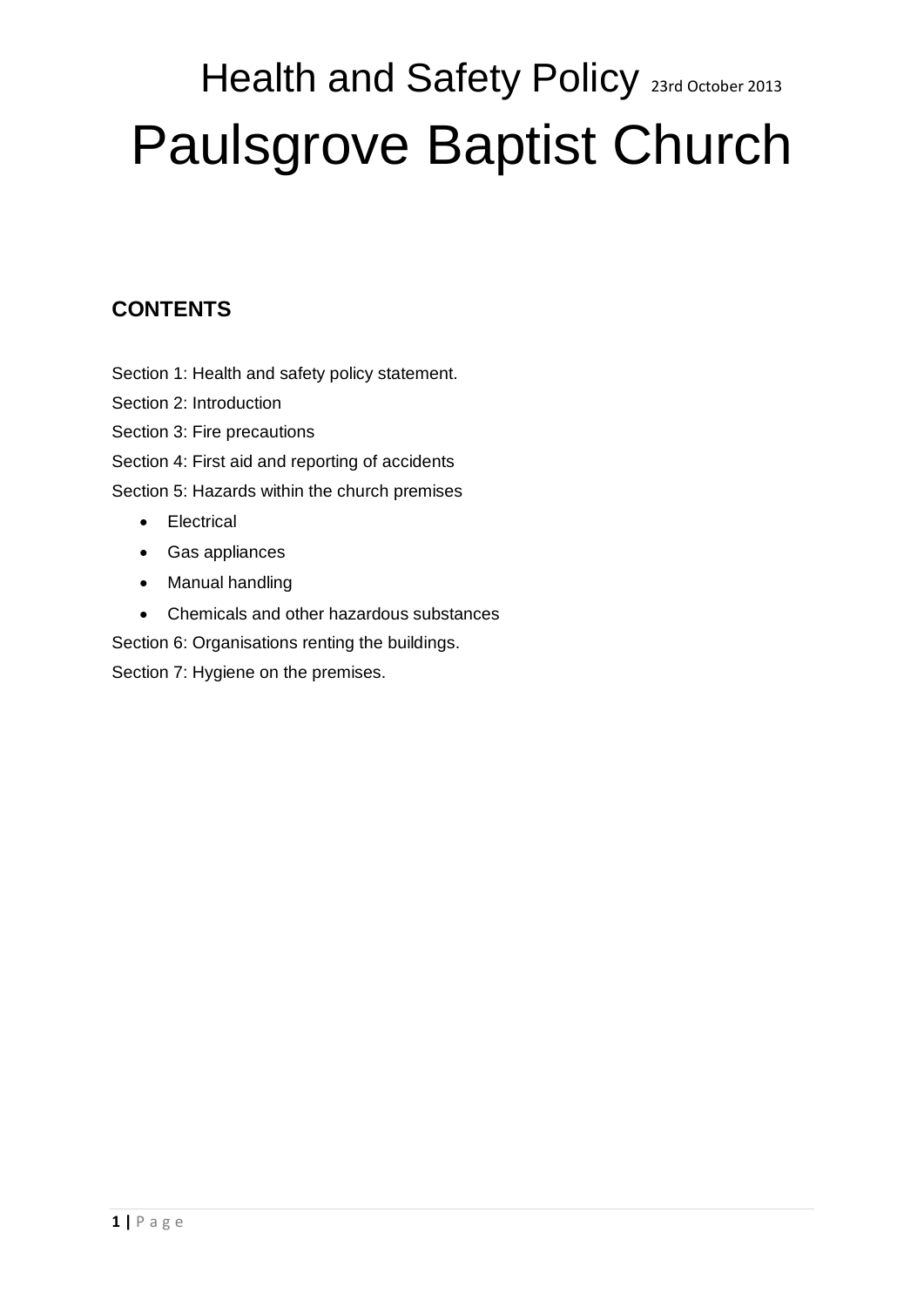#### **Section 1: Health and Safety Policy statement.**

The Elders/Deacons of Paulsgrove Baptist Church are committed to ensure the health and safety of the members and those attending the church premises so far as reasonably practical.

The Elders/Deacons undertake to:

- Ensure the building meets the current health and safety standards so far as reasonably practical
- Enforce the health and safety policy; any person that refuses to adhere to the policy will be asked to leave the premises.
- Maintain effective communication and consult members, attendees, and organisations renting rooms within the church.

All people using the church premises have a duty to co-operate with the deacons in operation of this policy and are therefore required to:

- Endeavour to use the premises in a safe manner.
- Adhere to procedures designed to make a secure and safe environment.
- Take reasonable care for their own health and safety, and for the safety of other people who may be affected by their acts or omissions.
- Report all accidents, no matter how minor.

This policy will be regularly monitored by the Health & Safety Officer or member of the Leadership Team to ensure that the objectives are achieved. It will be reviewed and, as necessary revised to ensure continuous improvement in our health and safety performance and to take account of legislative or organisational changes. The Pastoral Care Elder will ensure the manual is updated and Elders, Deacons and activity leaders made aware of any significant changes.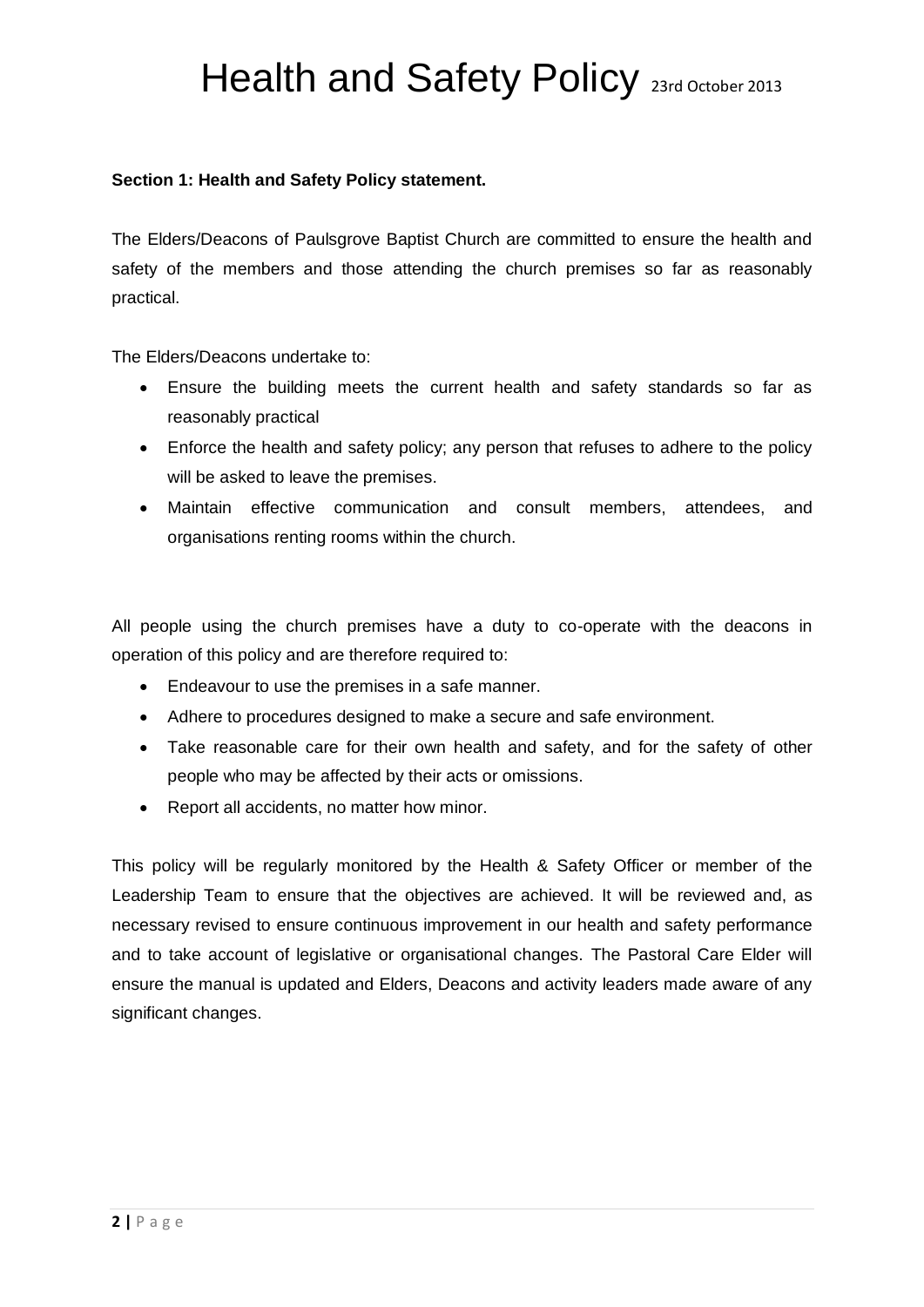#### **Section 2: Introduction**

This health and safety book is available to each organisation using the church premises and all leaders of groups within the church organisation. A copy is also kept in the church office. The handbook provides a guide to the risks associated with the use of the church buildings. It also includes rules and policy passed by the church meeting to ensure the safety of all who enter the premises.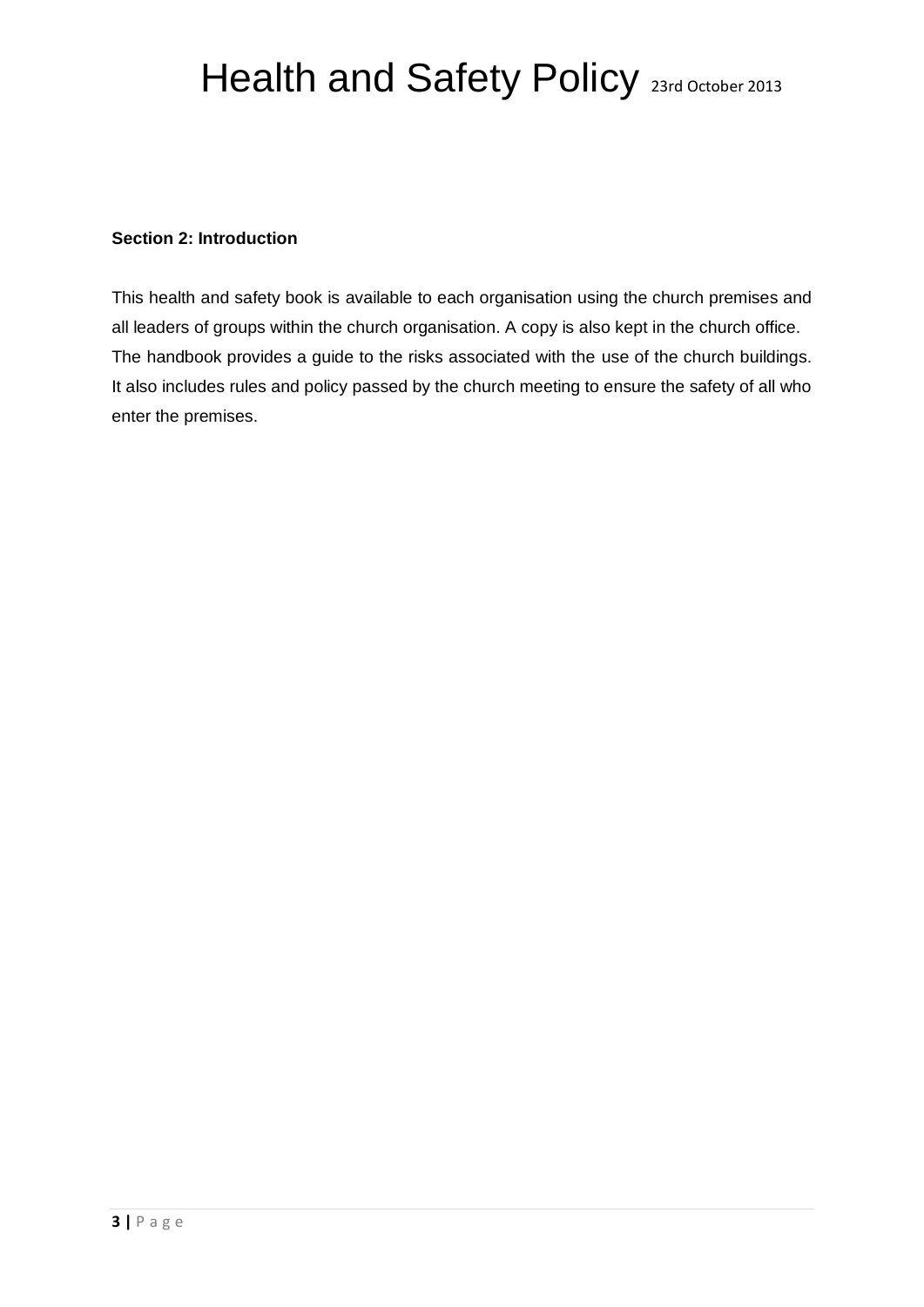#### **Section 3: Fire precautions**

Stewards, Leadership Team and 'activity leaders' must be familiar with these instructions:

- During a Sunday church service there are Stewards on duty. These Stewards will be named on the notice board to the rear of the church.
- Any person discovering a fire must inform a Duty Steward immediately, or if not in view, then contact the emergency services immediately and inform a Steward. In the event of discovering a fire, if the fire can be extinguished safely with one of the extinguishers within the church building do so. If you are in any doubt of your ability to extinguish the fire get out of the building and raise the alarm. In the event of a fire breaking out a Steward or activity leader will act as Fire Marshall
- Everyone should leave the premises in an orderly manner via the quickest and safest route and congregate in the surgery car park opposite the church. Do not spend time collecting personal belongings.
- All fire exits are clearly marked and plans of the church are posted in several locations. A plan of exits is also located within the fire plan document in the church policies folder kept in the pastor's office.
- Youth church classes should congregate in the same area with their leader. The leader must ensure all their children are accounted for. In the case of children missing the leader should inform a Steward immediately.
- Once the emergency services have arrived the Steward will liaise with them. Do not attempt to re-enter the building without the Steward or emergency services giving the all clear signal.

NOTE: AII organisations and departments of the church, using the church premises must assign a fire marshal and have a written Evacuation plan (or adopt that drawn up by PBC). This is the responsibility of the leader of the organisation.

NOTE: This manual is not the complete and conclusive fire manual, please refer to the fire plan that is located in the policies folder of the Pastors office.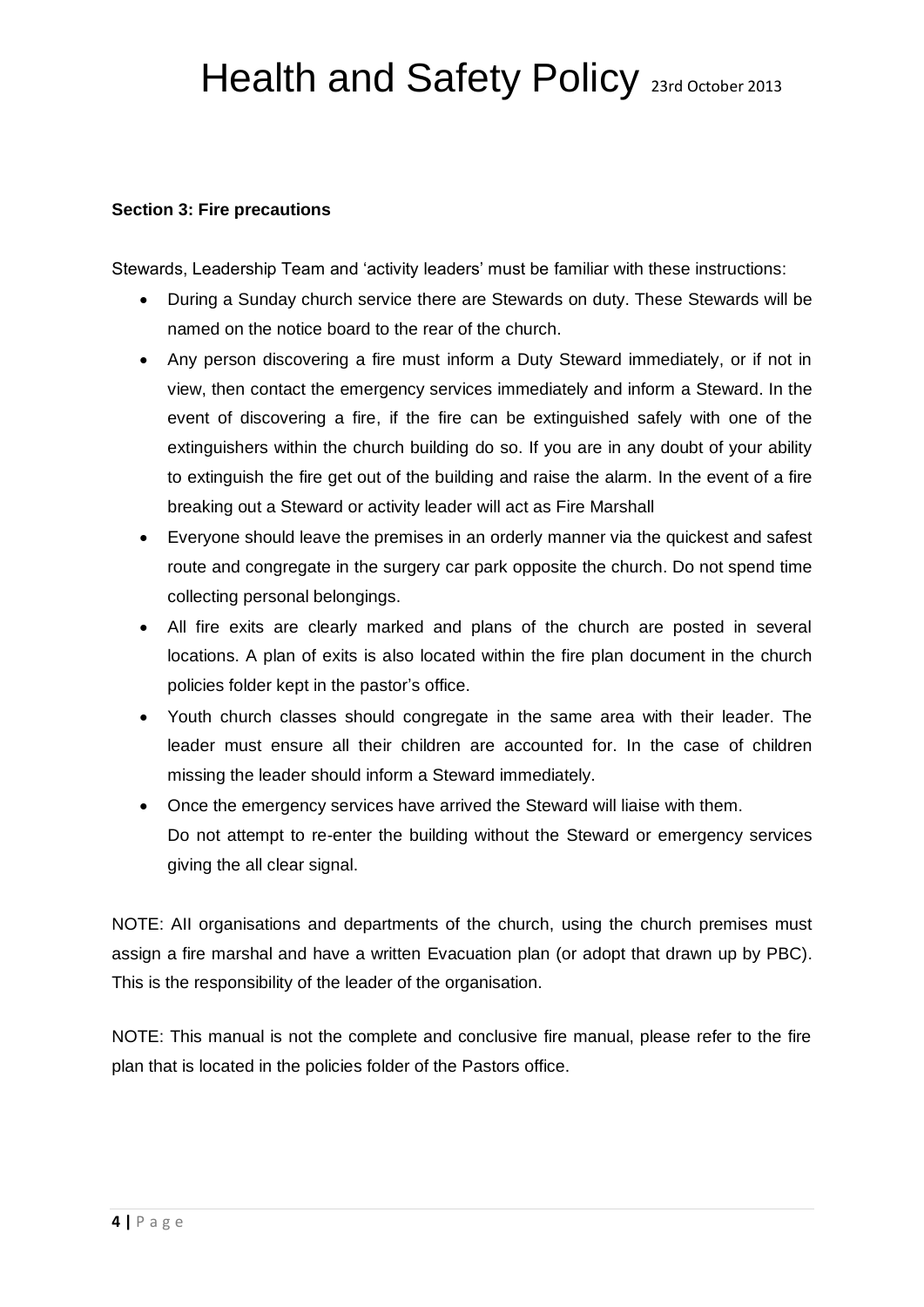#### **Section 4: First aid and reporting of accidents.**

First Aid Box

• The first aid box is located in the church kitchen. Each organisation using the church premises should have an appointed person to carry out simple first aid.

#### Accident reporting

- All accidents must be reported. The accident book can be found with the first aid box in the kitchen next to the door. Every accident needs to be entered into the accident book and all sections fully completed. A copy needs to be passed to a deacon or to the person you have contact with through your rental agreement.
- All equipment that is damaged must be reported. If any equipment has been damaged this needs to be assessed for safety. The equipment that you damage may cause someone else to have an accident.
- All accidents will be investigated so it is very important you enter the contact details of the person injured and the person treating the injury.
- The law requires us to report major accidents to the Health & Safety Officer and it is the duty of the deacon responsible to ensure that this happens. It is therefore important that all major accidents are reported to a deacon as soon as possible after they happen.

The first point of call is to the Health & Safety Officer (or Pastoral Care Elder).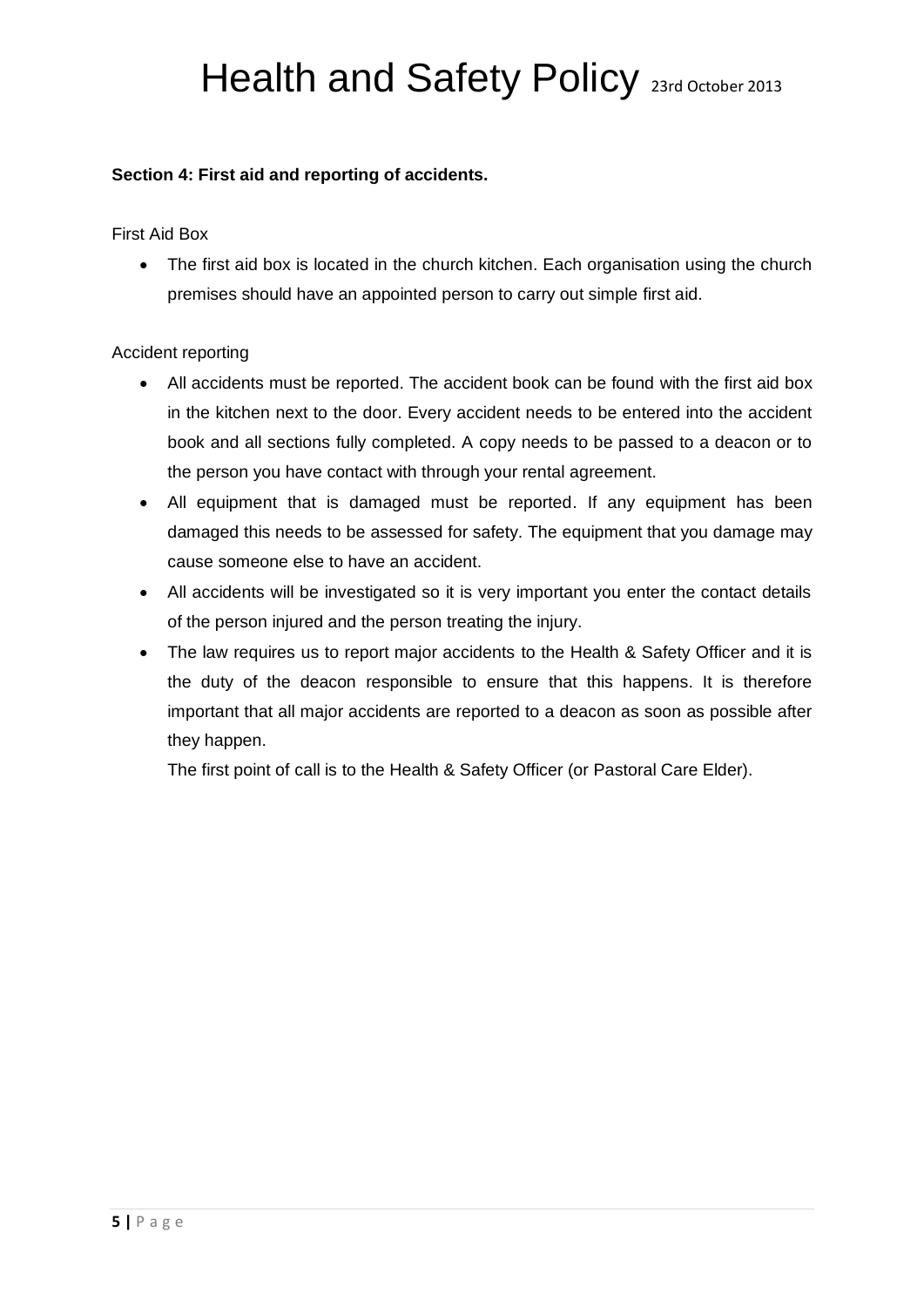#### **Section 5: Hazards within the church premises**

#### **Electrical appliances**

- PBC has all the portable electrical appliances cables/plugs checked and, where relevant, tested every 12 months.
- If for any reason you have to bring an electrical appliance onto the premises then this must have a current test certification attached or available (the test being Portable Appliance Test known as PAT testing. The test certification to be current. Battery operated appliances are not included.
- In the case of people renting the rooms within the church, you must inform your contact person what appliances you are bringing onto the premises. Again these must be PAT tested. If you see an appliance on the premises that is faulty or damaged you must alert one of the deacons, or your contact person in the case of renting.

#### **Gas appliances**

 PBC has all the gas appliances tested every 12 months. This is to ensure the appliances are safe to use. No other gas appliances are to be brought onto the premises without agreement with the safety officer or agreement of the church elders.

#### **Manual handling**

• Before lifting any object ensure you assess how heavy it is. If the item looks heavy or by initial feel is seen to be too heavy, do not lift it until sufficient help is available. Use the correct lifting equipment for the weight of object. Lift in the correct way to ensure you do not injure yourself. Do not drag heavy items across floors, as this may damage the item, floor surfaces and lead to accidents or expensive repairs.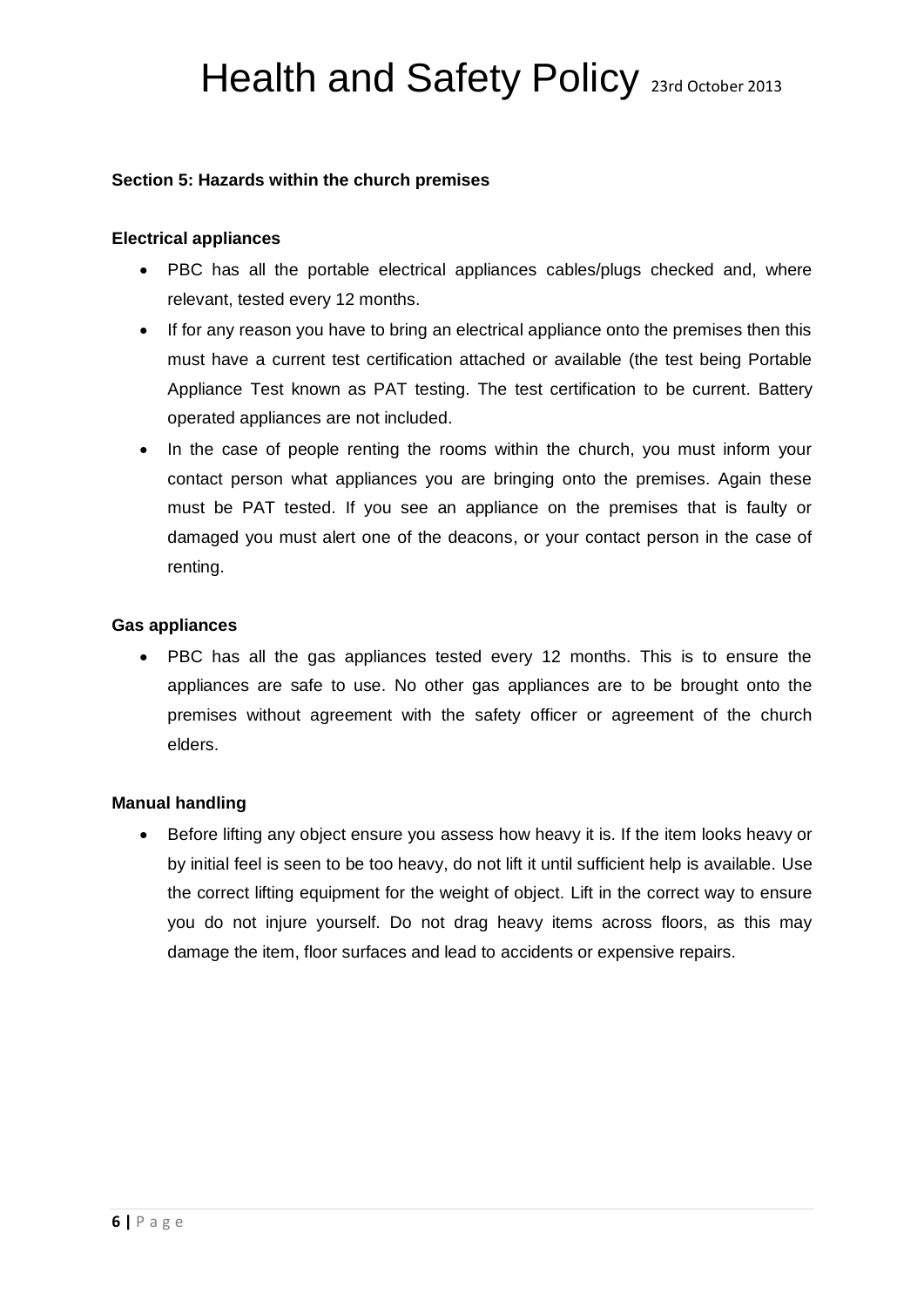#### **Chemicals and other hazardous substances**

- Do not bring chemicals onto the premises without authorisation. The chemicals that are on the premises are kept locked away. Remember children are on the premises regularly and often they cannot read labels or assess risk.
- A material safety sheet should be held for each chemical used on site.
- In general the products at PBC do not present any major risk as long as you follow these rules: All products must be used in accordance with the instructions written on the container or supplied with it.
- Never leave cleaning substances around the premises but ensure they are locked away in the cleaner's cupboard immediately after use.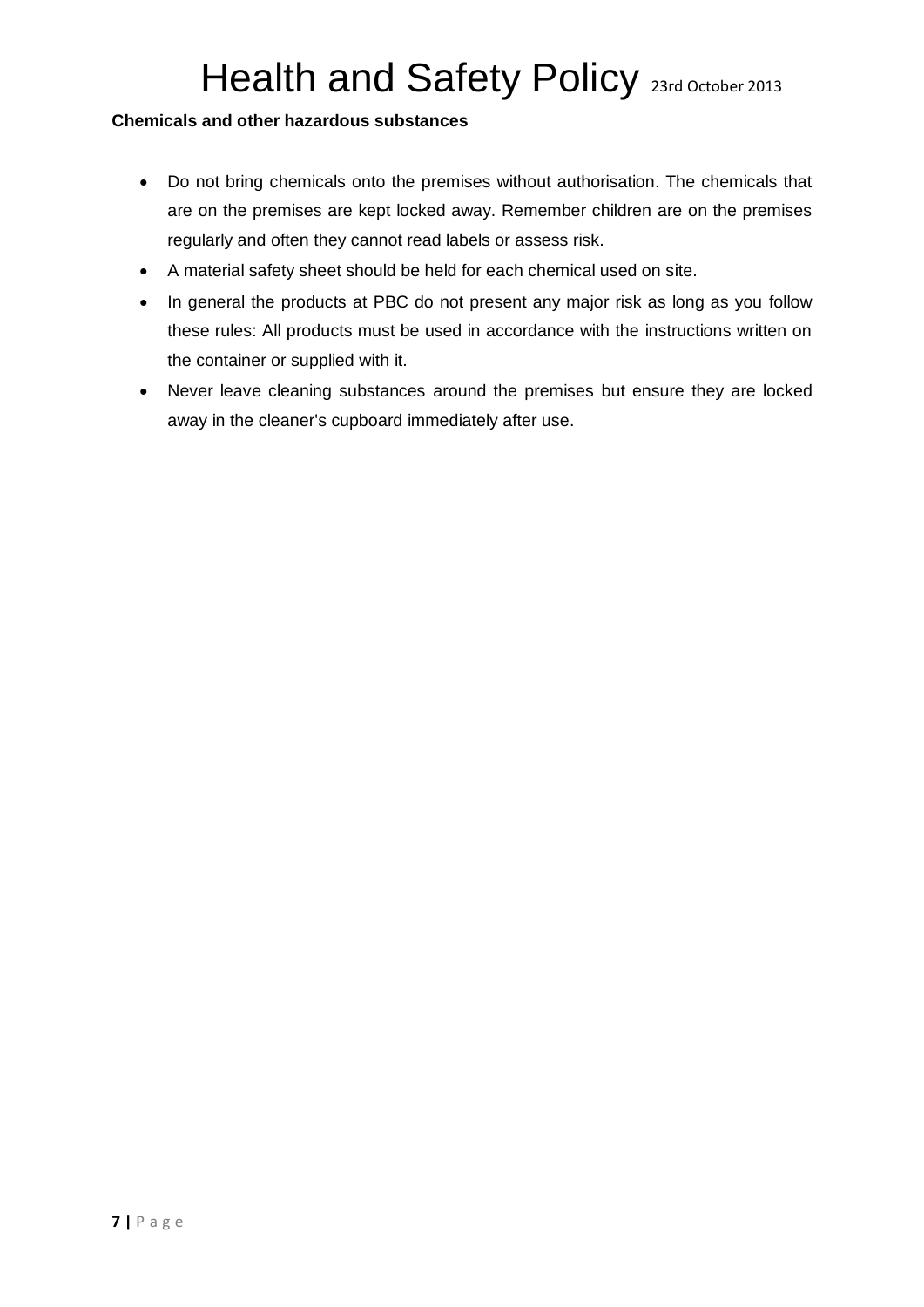#### **Section 6: Organisations renting the buildings.**

Insurance

- PBC has a general insurance that covers the buildings and public liability. However, outside organisations using the premises must have their own insurance cover.
- If items are owned by the group and are on the premises, they need to be covered by the group's own insurance. Also liability cover needs to be arranged by the organisation for the activities in which they are involved.

NB: The Deacons at PBC cannot be held liable for other group's property. In most cases the use of equipment must be agreed before the group is allowed to meet.